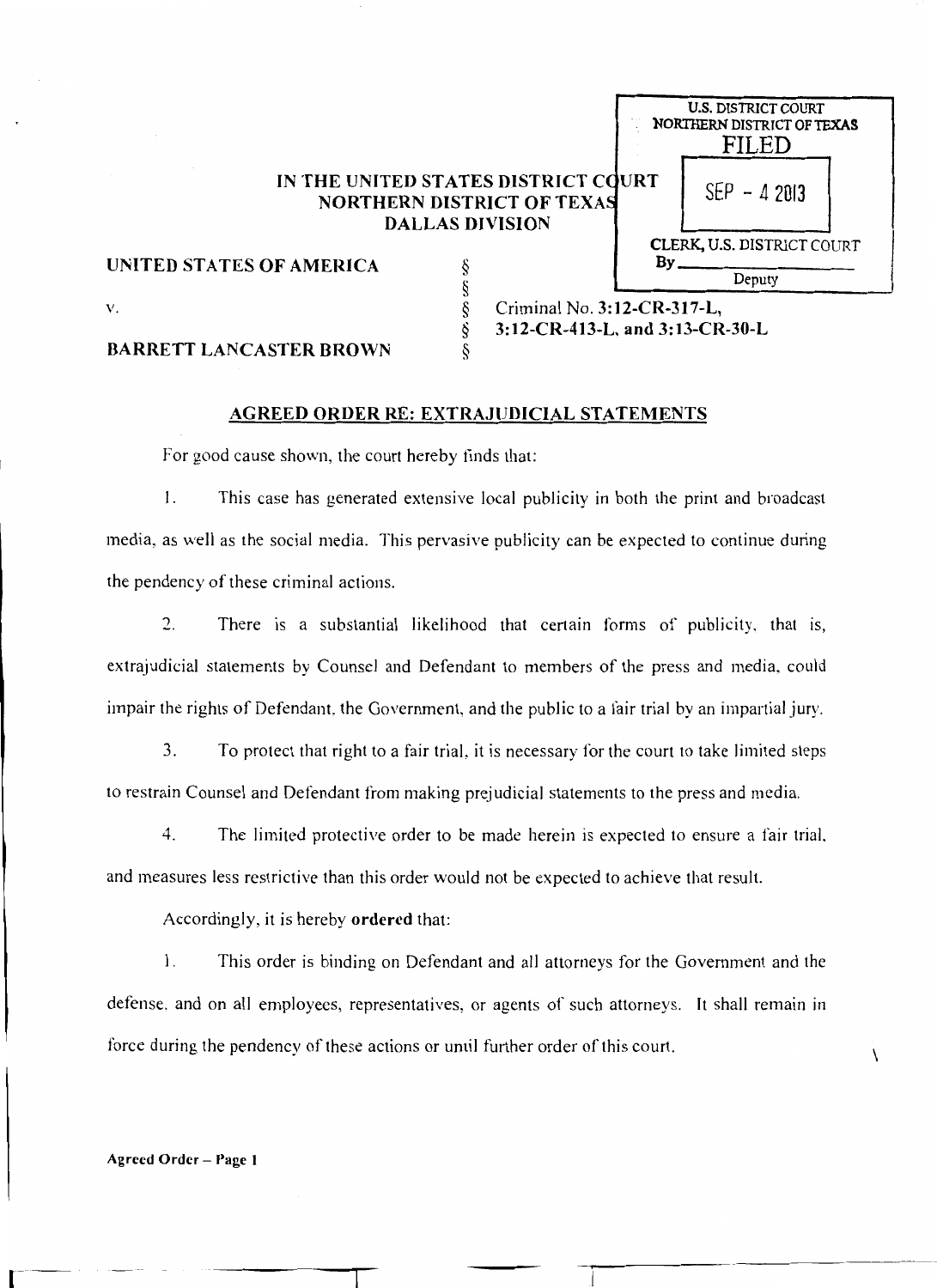2. No person covered by this order shall make any statement to members of any television, radio, newspaper, magazine, internet (including, but not limited to, bloggers), or other media organization about this case, other than matters of public record, that could interfere with a fair trial or otherwise prejudice Defendant, the Government, or the administration of justice, except that counsel for the Defendant may consult with Mr. Kevin Gallagher regarding the finances needed for Mr. Barrett Brown's defense.

3. Counsel are reminded of their ethical duties and obligations as set forth in the Texas Disciplinary Rules of Professional Conduct, Rule 3.07, Trial Publicity. Counsel who are not members of the State Bar of Texas are on notice that they will be held to the same standards as set forth in this Rule.

4. Parties may mention, without elaboration or any kind of characterization, information contained in the public record; scheduling information; and any decision or order by the court that is a matter of public record.

5. No person covered by this order shall avoid or circumvent its effect by actions that indirectly. but deliberately, bring about a violation of this order.

6. If any person believes that events have occurred that should result in a modification of this order, such person may seek relief from the court.

7. This order does not prohibit Mr. Brown from making statements or otherwise publishing to the press or media topics not related to the counts on which he stands indicted in these three cases. Mr. Brown is cautioned to consult with counsel prior to making any statements to the media or publishing materials to avoid violating this order.

#### Agreed Order- Page 2